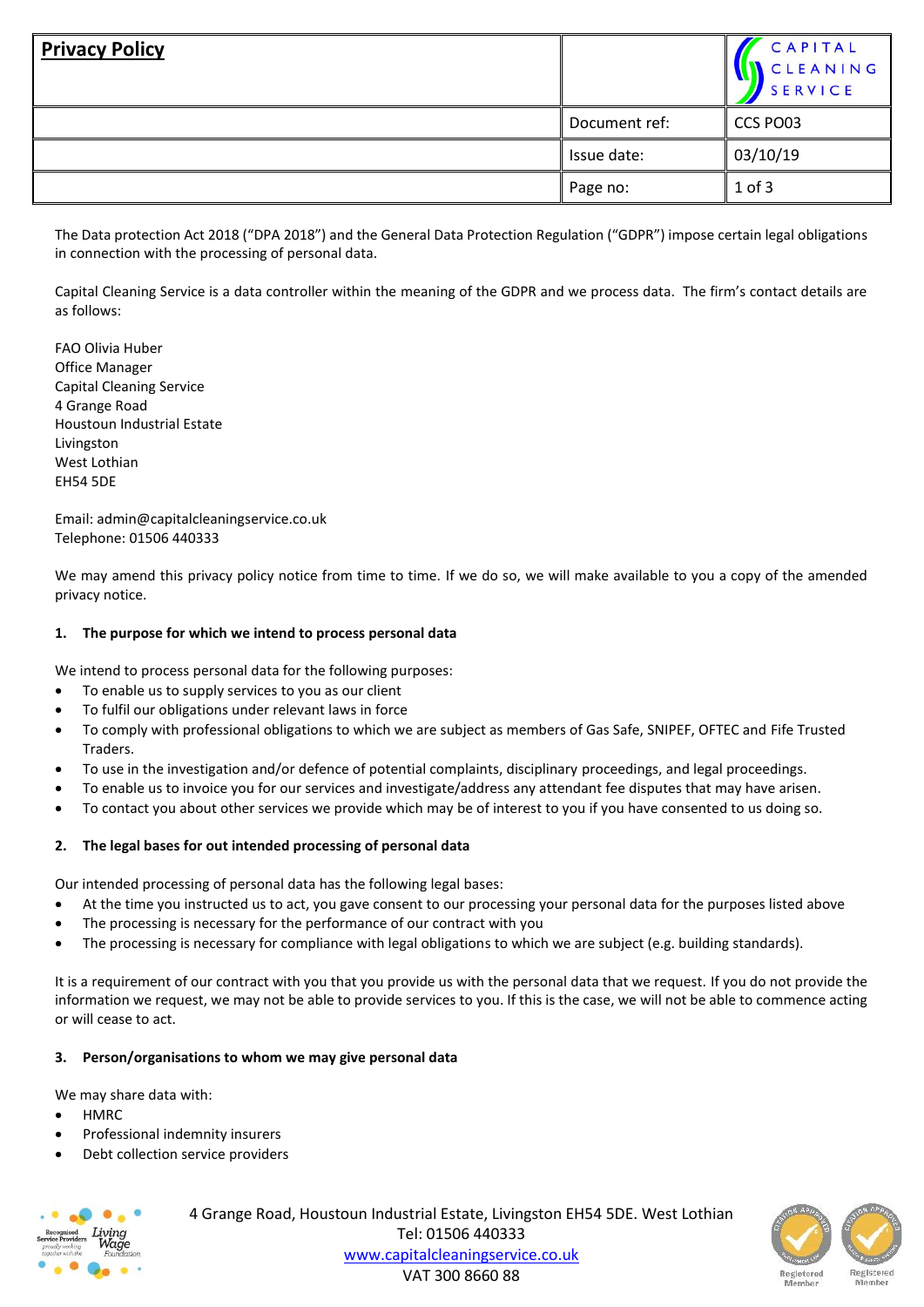| <b>Privacy Policy</b> |               | CAPITAL<br>CLEANING<br><b>SERVICE</b> |
|-----------------------|---------------|---------------------------------------|
|                       | Document ref: | CCS PO03                              |
|                       | Issue date:   | 03/10/19                              |
|                       | Page no:      | $2$ of $3$                            |

• Product Manufacturers

If the law allows or requires us to do so, we may share your personal data with:

- The police and law enforcement agencies
- Courts and tribunals
- The Information Commissioner's Office (ICO)

We may need to share your personal data with third parties, identified above to comply with our legal obligations, including our legal obligations to you. If you ask us not to share your personal data with such third parties, we may cease to act.

### **4. Disclosure of your Personal Information**

We may pass your personal data to third parties who are service providers, debt recovery agents, Field Tracing Agents and subcontractors to us, for the purposes of recovering monies owed to our firm and all within our legitimate interests.

### **5. Requesting personal data we hold about you (subject to access requests)**

You have the right to request access to your personal data we hold. Such requests are known as 'subject access requests' (SARs).

Please provide all SARs in writing marked for the attention of Olivia Huber.

To help us provide the information you want and deal with your request more quickly, you should include enough relevant details to enable us to verify your identity and locate the relevant information. For example, you should tell us:

- Your name and address
- The address where work took lace
- The date when work took place
- Any invoice numbers relating to the work which took place
- What type of information you want to know?

DPA 2018 requires that we comply with a SAR promptly and in any event within 1 month of receipt. There are, however, some circumstances in which the law allows us to refuse to provide access to personal data in response to a SAR (e.g. if you have previously made a similar request and there has been little or no change to the data sine we complied with the original request).

You can ask for someone else to request information on your behalf for example, a friend, relative or solicitor. We must have your authority to respond to a SAR made on your behalf. You can provide such authority by signing a letter which states that you authorise the person concerned to write to us for information about you, and/or receive our reply.

Where you are a data controller and we act for you as a data processor (e.g. service agent or installer), we will assist you with the SARs on the basis as is set out above.

# 6. **Putting things right (the right to rectification)**

You have the right to obtain the rectification of any inaccurate personal data concerning you that we hold. You also have a right to have any incomplete personal data that we hold about you completed. Should you become aware that any personal data that we hold about you is inaccurate and/or incomplete, please inform us immediately so we can correct and/or complete it.

### 7. **Withdrawal of Consent**

Where you have consented to our processing of your personal data, you have the right to withdraw that consent at any time. Please inform us immediately if you wish to withdraw your consent.

| Recognised                           |                              |
|--------------------------------------|------------------------------|
| Service Providers<br>proudly working |                              |
| together with the                    | Living<br>Wage<br>Foundation |

4 Grange Road, Houstoun Industrial Estate, Livingston EH54 5DE. West Lothian Tel: 01506 440333 [www.capitalcleaningservice.co.uk](http://www.capitalcleaningservice.co.uk/) VAT 300 8660 88